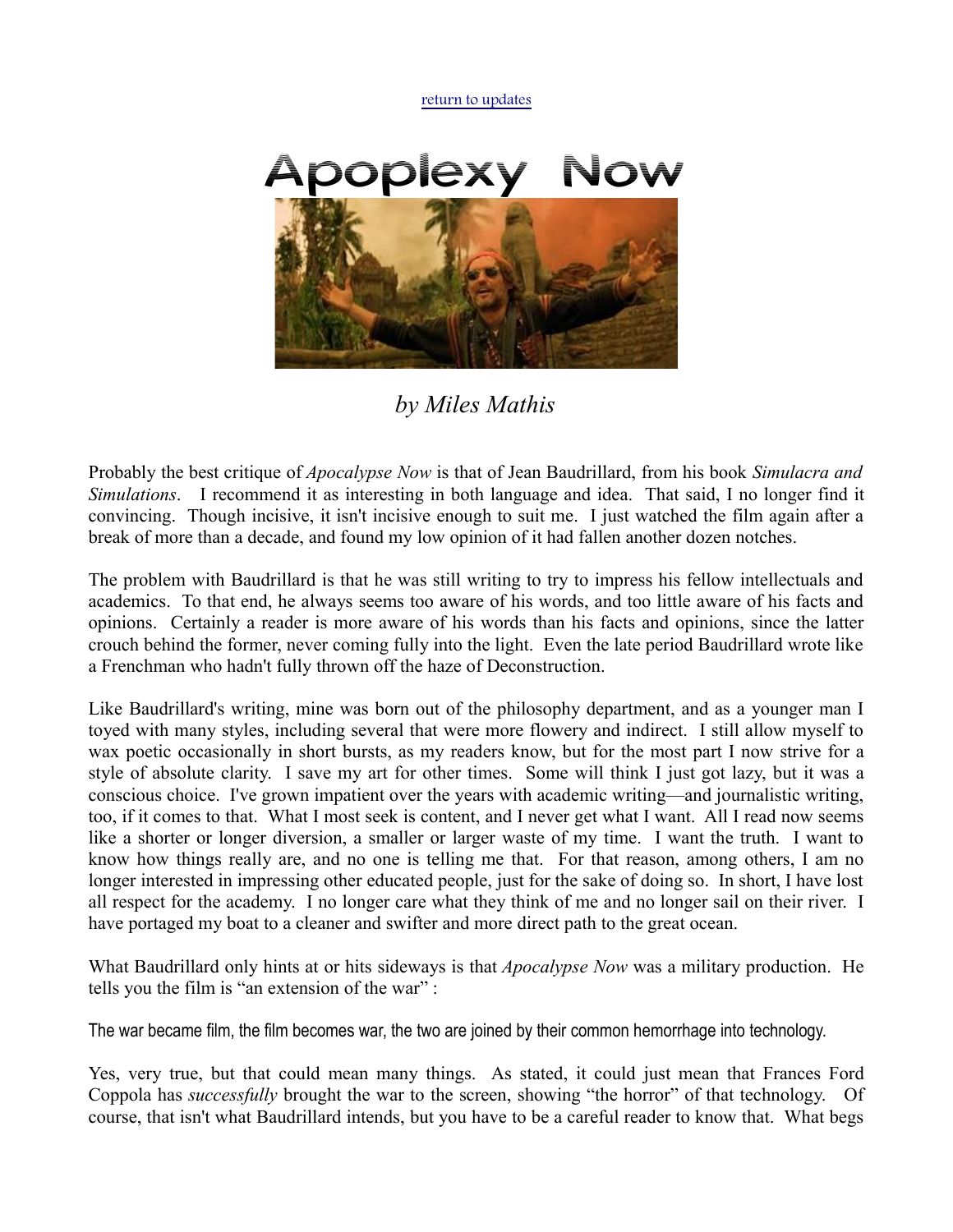to be stated directly here is that the entire film was a government production, with Coppola as only the director. He and John Milius get the screenwriting credit, but it is as clear as daylight that both the film and the script came out of the Pentagon and Military Intelligence. Every scene has Intelligence written all over it. Where do you think Coppola got all the military equipment, the military and Intelligence lingo, and—most importantly—the military and Intelligence *ideology*? Whoever actually conceived of this film and wrote the bulk of it thinks and feels like military and Intelligence do. Or, I should say, *fails* to think and feel in the same way as military and Intelligence do. The film reeks of the shallow and half-educated, going to their own prior covert agents whenever they need a dose of "depth."

Don't know what I mean by "their own prior agents"? Well, the film opens to the music of *The Doors*. We now know that Jim Morrison was the son of Admiral Morrison, who was in command at the Gulf of Tonkin false flag (which the NSA [now admits was a false flag\)](http://en.wikipedia.org/wiki/Gulf_of_Tonkin_incident). Just as Tonkin was staged, Jim Morrison's career was staged by Intelligence. He was created and promoted by them, and his death was faked by them. That alone should sour you on the entire film, less than two minutes in.

Don't know what I mean by half-educated? The film should be called "Armageddon Now," since that is obviously what they wanted, in context. "Apocalypse" means prophecy or revelation, and it normally refers to the prophecy in the gospel of John of the ultimate victory of good over evil. "Armageddon" is the End Times war of all wars, the gathering of armies in the Book of Revelation. Which fits the film better? To see what I mean, just imagine how inappropriate it would have been if they had named the movie *Parousia Now*. Parousia is the second coming of Christ, and ties into "Apocalypse" because the apocalypse is the prophecy of victory, which *includes* the second coming. In short, Christ is supposed to return during this End Times, and defeat the armies of evil at Armageddon. Since the film *Apocalypse Now* has almost nothing to do with any of that, and is not Christian by any stretch of the imagination, all three titles are wildly inappropriate, including—now that I think of it—*Armageddon Now*. I am not a Christian or a Jew, and even I can see that. I can also see that the title is more misdirection, since it is clear the military didn't just accidentally invert the Christian meaning of Apocalypse. Intelligence has inverted everything else in the last century, and this is just one more example to add to the list.

[In a short diversion, I want to show you what I found at the top of Wikipedia's page on the Apocalypse:

This article improperly uses one or more religious texts as primary sources without referring to secondary sources that critically analyze them. Please help improve this article by adding references to reliable secondary sources, with multiple points of view. (March 2014)

So according to the "scholars" at Wikipedia, it is *improper* to refer to primary sources without also referencing secondary sources that criticize them. I wonder, would that apply only to Christian primary sources, or would that also apply to all other sources? Would it apply to, say, mainstream science sources? If you were referring to a theory of Richard Feynman, say, on quantum dynamics, would it be improper to leave out secondary sources that criticize him? I encourage you to check the science pages to see if they follow their own rules there. Or, I will save you the time and just tell you: they don't. Not only do they not encourage criticism of mainstream science, they don't *allow* it. The science pages are all unilateral sales pitches for the current theories, and if anyone so much as adds a link to a secondary source that "critically analyzes" them, they are deleted immediately and permanently blacklisted. This equal-time rule they are pushing regarding "religious texts" is selectively enforced: if you agree with the status-quo, there is no need to publish an opposing opinion; but if you disagree, you need to provide your own refutation.]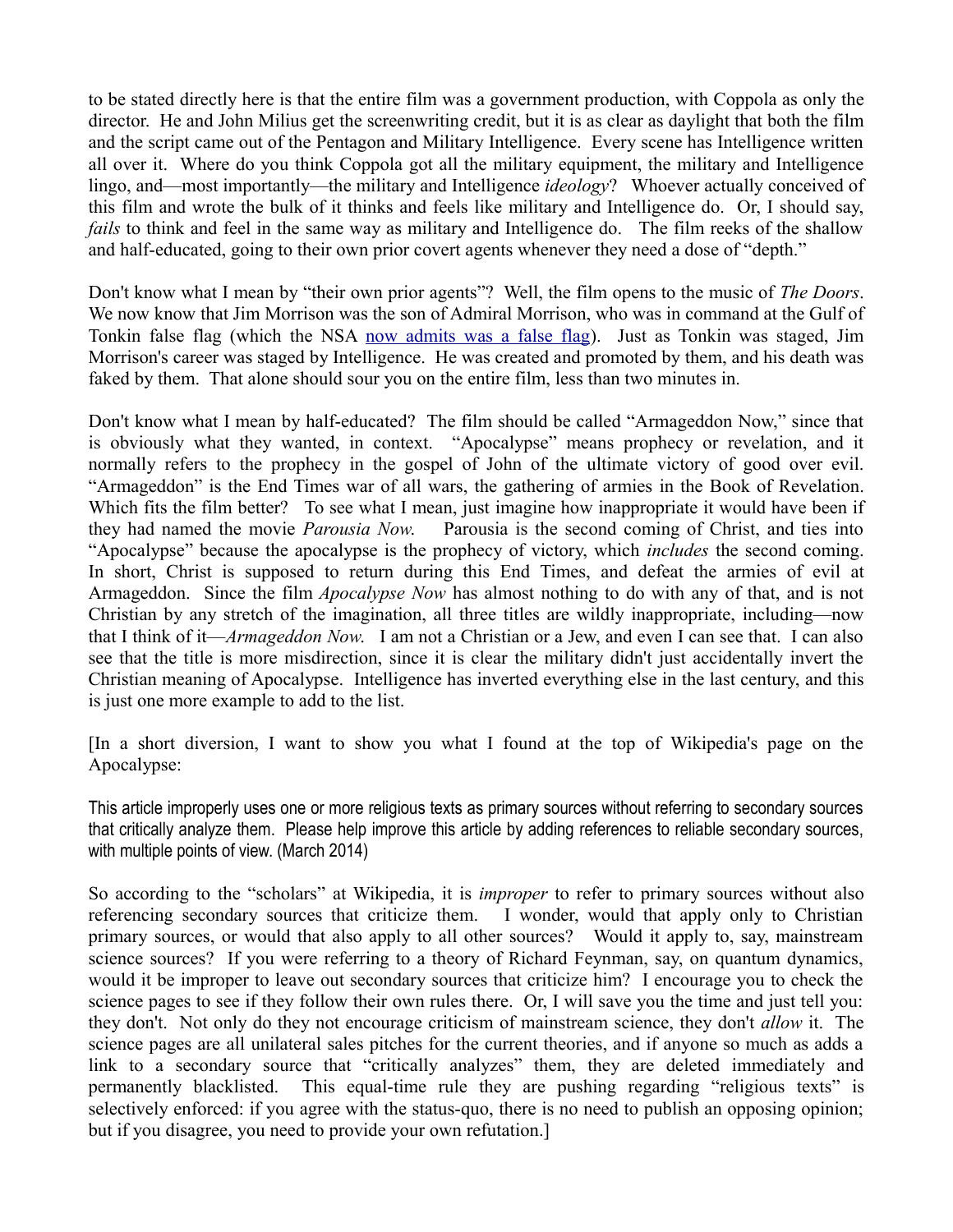But back to the film. It isn't that an otherwise lovely story is marred by small doses of propaganda. It is that the film is nothing but transparent propaganda frame by frame. Intelligence uses its own favorite actors, including Hopper, Brando, and Sheen, and as usual they stink the place up with their phony seriousness and bathos.\* I admit that Robert Duvall is amusing in his role, but he is forced to prop up ridiculous scenes that no sane or insane person could accept as successful cinema. One of the most famous scenes is the choppers attacking the village to Wagner's *Ride of the Valkyries*. The first time I watched it I thought it was kind of thrilling, since just about anything set to that music is thrilling. You could be watching Ricky Gervais mow the lawn in his underwear to the *Ride of the Valkyries* and still get goosebumps. But if you make the mistake of letting your brain turn on, you remember you are watching our military trying to glorify their war crimes by setting it to music and filming it in Technicolor widescreen.

I will be told that Coppola is putting the horrors of war on film. How can he not make it cinematic? That is his job, after all. Problem is, he isn't making it look worse, he is making it look better. In real life, it wasn't thrilling—or shouldn't have been—it was just sickening. If Coppola were doing what he claimed he was doing, he shouldn't have filmed it beautiful and soaring, he should have filmed it ugly and silent. If he had to add a soundtrack, he should have added someone's fingernails on a chalkboard.

Coppola shouldn't have made Duvall's character crazy and charming and bulletproof, either; he should have made him crazy and *repulsive*. No colonel that ever lived was as likable as Robert Duvall.

So the film isn't just false, it is a whitewash. It is exactly what you would expect from a military production in the late 1970's. The whole surfing sub-plot comes off in the same way. It is both absurd and offensive to all intellect and feeling. It doesn't give a viewer the idea that the war is insane, it gives the viewer the idea the scriptwriters are clueless. It is obvious that someone on the writing staff had an interest in surfing and took the opportunity to work it into the film, whether it fit or not. And that is exactly what we find with a little research. John Milius "was influenced by the oral storytelling of the surfers of his time, who had a beatnik tradition." Although real surfers thought beatniks were pussies, this line from Wikipedia is informative since it ties Milius to the whole Jan&Dean/Beach Boy theme, which was also a brainchild of Intelligence. This is how the military thought to connect to the young people of the time, with their usual mix of insincerity and cunning.

Remember, Milius was also involved in *Jeremiah Johnson*, possibly Robert Redford's worst film. Like *Apocalypse Now*, *Jeremiah Johnson* also retells history as a set of stupid impossibilities, with the sentiment upside down at every point. We are supposed to believe one girly white man can defeat an entire tribe of Natives—at times with his bare hands—and for some reason Milius believes the audience is interested in seeing such a thing. If the film had been written by the grandson of George Custer, it would not have been any more prejudiced or faux-heroic.

Of course Milius was blind to all that, saying Johnson was "the real breaking point where I knew – and it was almost overnight – that I had become a good writer with a voice." Or that's what they told him at Langley, at least.

Milius' greatest success as a director was *Conan the Barbarian*. Any more questions about Milius?

The surfer theme doesn't just compromise the early scenes. The surfing character Lance makes it all the way through the film, though the audience is hoping he will be the first one picked off by Charlie. He waterskiis behind the PT boat, drops acid, paints his face, and generally annoys you from start to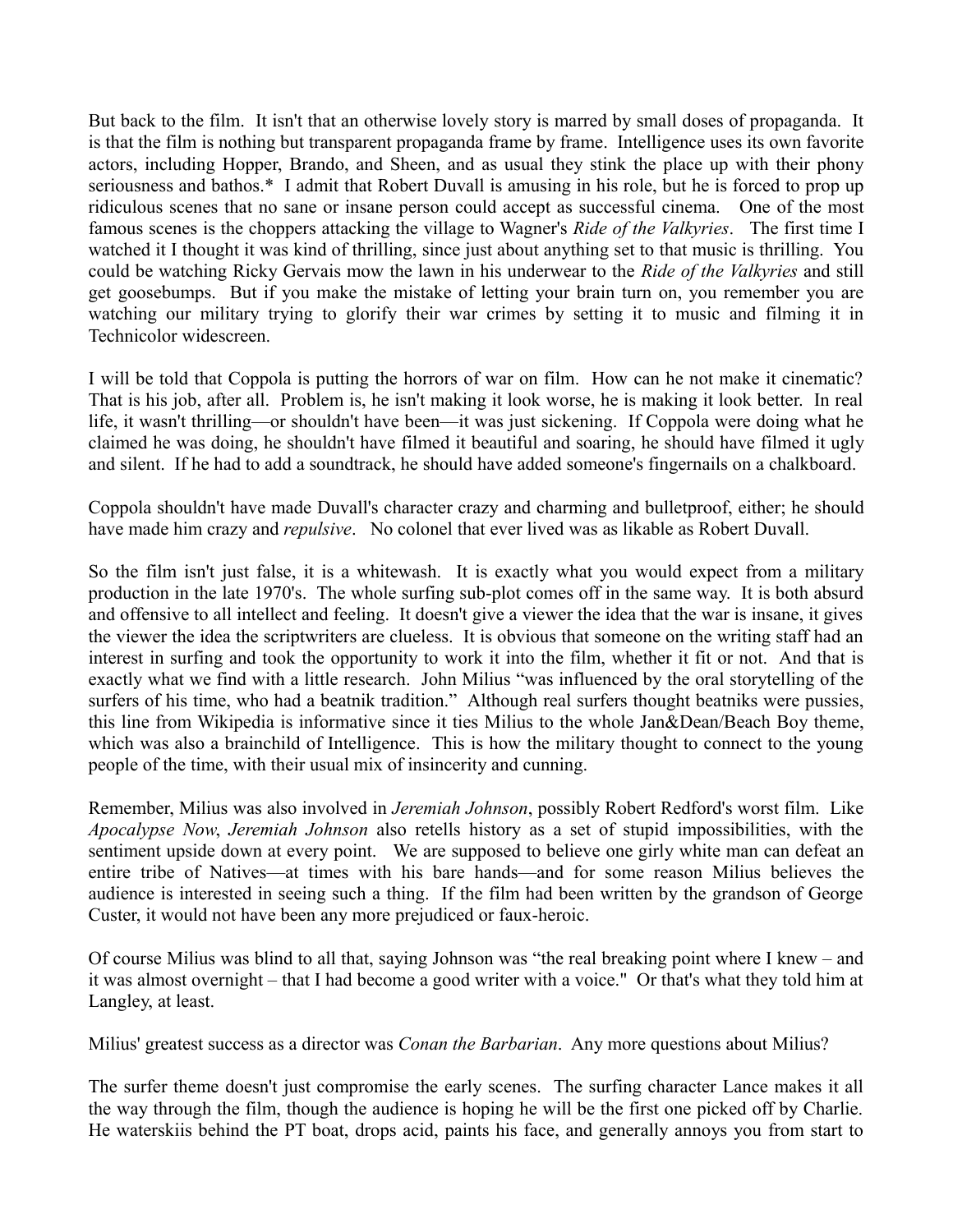finish with his sad attempts to emote and play crazy. Although the characters are traveling by open boat for weeks down a river in hundred-degree, 90%-humidity jungles, Lance somehow finds time to visit an invisible salon between scenes, where he gets his hair blown-dry and pouffed to perfection. Sheen's character visits the same salon, though perhaps less often.

Then we have the Playboy bunny sub-plot, which competes furiously with the surfer sub-plot for most inane idea in a major film. Although not quite as annoying or long-running as the surfer sub-plot, it is arguably more gratuitous. It is just an excuse to get a couple of big-breasted girls topless in a scene, but as interested as I normally am in such things, I couldn't be bothered. I honestly think this was the first time I have ever fast-forwarded through a female nude scene in a film. It was that painful to watch.

Then we get the spear through the chest of the boat's quartermaster, in a scene mysteriously lifted out of Joseph Conrad's *Heart of Darkness*.\*\* But we get no attempt from the scriptwriters to tell us why these spear-chuckers are on the Cambodian border, why they think they can defeat machineguns, and how one of them managed to throw a spear with such velocity it cleanly penetrated this man's breastbone *from the back*. As usual, characters in movies have no bones in their bodies. Their ribcages are made of styrofoam.

In the liner notes for the movie, we are told these spear-chuckers are Montagnard warriors, or Degar. But the Degar were not cave-dwellers shooting arrows.



Like Natives in the US, they could be taught to shoot guns very quickly. In fact, since most Degar didn't like the Vietnamese, they were recruited by the US as allies.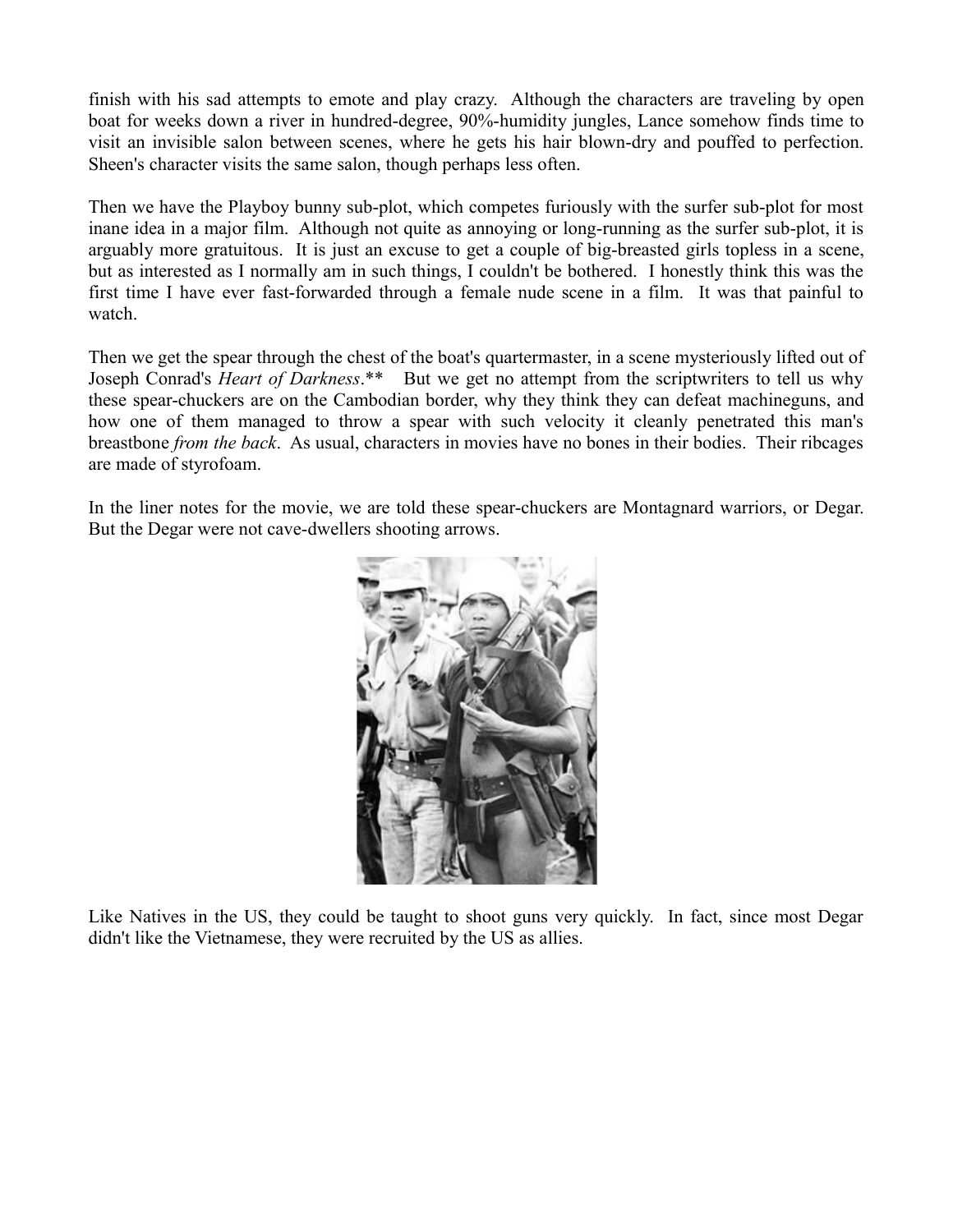

So Coppola didn't even get the alliances right. The Degar wouldn't have been shooting at US gunboats. The Degar would have been shooting at Charlie, *with rifles supplied to them by us*.

Then we have the French plantation scene (in the extended version), in which the gorgeous French lady throws herself at the short, dirty, and sullen Sheen. Women are just like that, you know (in the minds of gay screenwriters who have never looked seriously at, approached, or dated a real woman, much less a real French woman).

When we finally get to Brando at last, we find he can't even be bothered to shave his head for the role. He has on an obvious skin-wig. This is just one clue of many how seriously he took the film. As for Hopper, he acts his usual manic self, but—as with the others—it isn't clear why he is so clean and coiffed in the middle of chaos. And why does he need five heavy cameras on him at all times? Wouldn't one camera be enough to tell us he is a photographer, since he *tells* Sheen he is a photographer when they first meet?

Then we are privileged to hear Brando recite from T. S. Eliot. I suppose I can't blame you for not knowing that is a red flag, but it is: the same sort of red flag as Jim Morrison. [T. S. Eliot was recruited](http://milesmathis.com/papa.pdf) [by Military Intelligence](http://milesmathis.com/papa.pdf) back in the 1920's, with Pound, Joyce, Hemingway, and all those people. Some of them were <u>outed by the CIA itself</u> back in the late 60's, and others were outed more recently by Frances Stoner Saunders. Intelligence has long wanted you thinking you are living in a Wasteland, to add to your confusion. They discovered early on you buy more that way. Happy people are shabby consumers.

But most of these problems are caviling compared to the film's overall reputation and PR, which is upside-down to reality as well. We have been sold the idea that the film is anti-war in some nebulous way, brought to us by a liberal Hollywood. Nothing could be further from the truth. The film pretends to be anti-war while being completely pro-war. As Baudrillard expresses fairly clearly, the film does not reverse the main lines of government propaganda from the 1960's: it underlines them and circles them, even adding a new layer of frosting. We do not get the idea by watching this film that our government or our citizens or Hollywood has learned anything from Vietnam. Conversely, we only see Coppola and his overseers and minions tarting up an old emptiness with new platitudes and feints.

The main plot of the search for Brando's Colonel Kurtz builds us up to expect a condemnation of the war from him at the end. His antagonism with top brass implies that, as does the "war is insane" theme throughout the film. But the film ends pretty much as it began, with a glorification of war posing as confused condemnation of it. Brando tells Sheen the story of the local people responding to vaccinations by chopping off the arms of the vaccinated children. Brando interprets that as courage in the face of necessity, although we can't really see how he got there. I guess the psychotic screenwriters